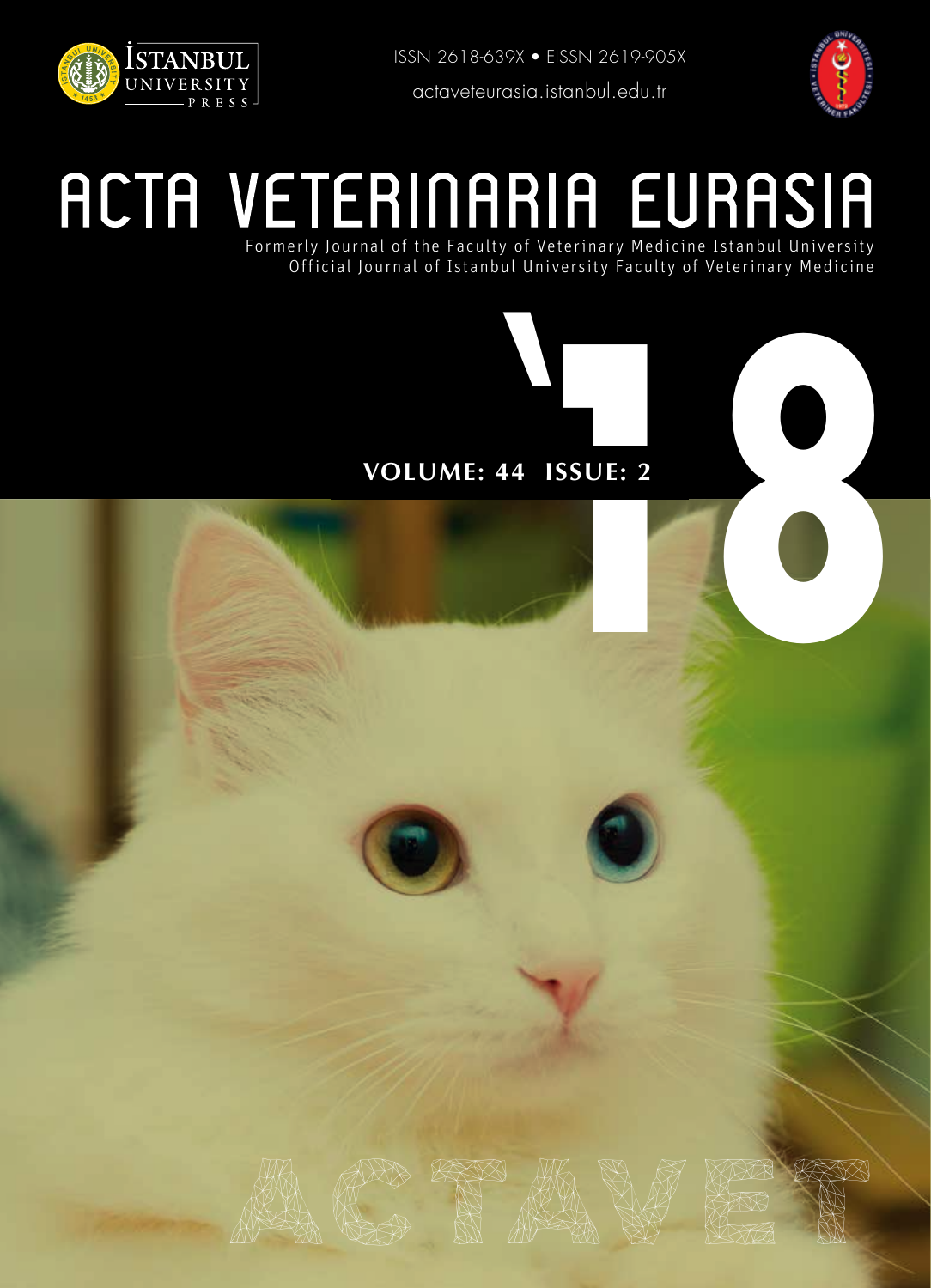Formerly Journal of The Faculty of Veterinary Medicine Istanbul University

## **Editorial Management**

## **Editor in Chief**

## **Serhat ALKAN**

Department of Reproduction and Artificial Insemination, İstanbul University-Cerrahpaşa, Faculty of Veterinary Medicine, İstanbul, Turkey salkan@istanbul.edu.tr *ORCID ID: 0000-0003-4741-1416*

## **Editors**

### **Ali AYDIN**

Department of Food Hygiene and Technology, İstanbul University-Cerrahpaşa, Faculty of Veterinary Medicine, İstanbul, Turkey aliaydin@istanbul.edu.tr ORCID ID: 0000-0002-4931-9843

## **Atila ATEŞ**

Department of Biochemistry, İstanbul University-Cerrahpaşa, Faculty of Veterinary Medicine, İstanbul, Turkey atiates@istanbul.edu.tr *ORCID ID: 0000-0002-9013-930X* 

## **Bülent EKİZ**

Department of Animal Breeding and Husbandry, İstanbul University-Cerrahpaşa, Faculty of Veterinary Medicine, İstanbul, Turkey bekiz@istanbul.edu.tr *ORCID ID: 0000-0001-6458-5747*

#### **Gülcan DEMİREL**

Department of Animal Nutrition and Nutritional Diseases, İstanbul University-Cerrahpaşa, Faculty of Veterinary Medicine, İstanbul, Turkey gdemirel@istanbul.edu.tr *ORCID ID: 000-0002-6864-5134*

## **İsmail KIRŞAN**

Department of Obstetrics and Gynecology, İstanbul University-Cerrahpaşa, Faculty of Veterinary Medicine, İstanbul, Turkey krsan@istanbul.edu.tr

### **Hüseyin YILMAZ**

Department of Virology, İstanbul University-Cerrahpaşa, Faculty of Veterinary Medicine, İstanbul, Turkey hyilmaz@istanbul.edu.tr *ORCID ID: 0000-0002-7897-2358*

#### **Karlo MURATOĞLU**

Department of Food Hygiene and Technology, İstanbul University-Cerrahpaşa, Faculty of Veterinary Medicine, İstanbul, Turkey karlomrt@istanbul.edu.tr *ORCID ID: 0000-0001-8705-6813*

#### **O. B. Burak ESENER**

Department of Histology-Embryology, İstanbul University-Cerrahpaşa, Faculty of Veterinary Medicine, İstanbul, Turkey burake@istanbul.edu.tr ORCID ID: 0000-0001-9444-3598

#### **Özge TURNA**

Department of Obstetrics and Gynecology, İstanbul University-Cerrahpaşa, Faculty of Veterinary Medicine, İstanbul, Turkey turnao@istanbul.edu.tr, turnaozge@hotmail.com ORCID ID: 0000-0002-7638-0519

## **Language Editors**

**Dorian Gordon Bates Alan James Newson** İstanbul University, İstanbul, Turkey

*İstanbul Üniversitesi Veterinerlik Fakültesi adına sahibi / Owner on behalf of the İstanbul University Faculty of Veterinary: Güven Kaşıkçı • Sorumlu Yazı İşleri Müdürü / Responsible Manager: Serhat Alkan • Yayın türü / Publication Type: Yerel süreli / Semiannual • Basım yeri / Printed at: Hamdioğulları İç ve Dış Ticaret A.Ş. Zübeyde Hanım Mah. Elif Sokak No.7/197 Altındağ, Ankara, Türkiye. Tel: +90 (542) 695 77 60 • Basım tarihi / Printing Date: Mayıs 2018 / May 2018* 



**Publisher** İbrahim KARA

> **Publication Director** Ali ŞAHİN

**Finance and Administration** Zeynep YAKIŞIRER

**Deputy Publication Director** Gökhan ÇİMEN

**Editorial Development** Gizem KAYAN

**Publication Coordinators** Betül ÇİMEN Özlem ÇAKMAK Okan AYDOĞAN İrem DELİÇAY Büşra PARMAKSIZ Nergis KALKAN Arzu YILDIRIM

**Project Asistants** Ecenur ASLIM Neslihan KÖKSAL Ecenur ASLIM

**Graphics Department** Ünal ÖZER Deniz DURAN

#### **Contact**

Address: Büyükdere Cad. 105/9 34394 Mecidiyeköy, Şişli, İstanbul, TURKEY Phone: +90 212 217 17 00 Fax: +90 212 217 22 92 E-mail: info@avesyayincilik.com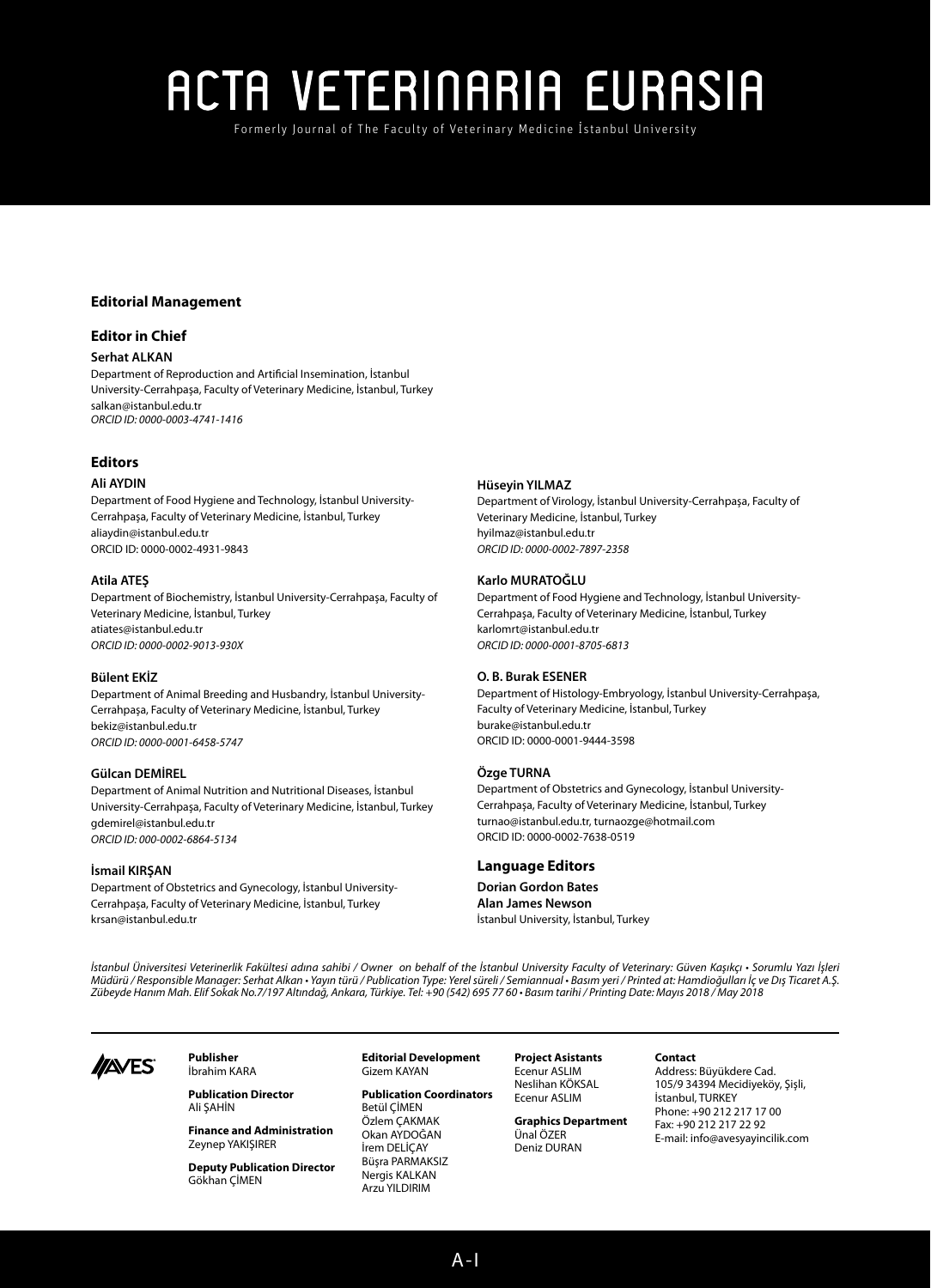Formerly Journal of The Faculty of Veterinary Medicine Istanbul University

## **Editorial and Advisory Board**

**Altay Ussenbayev** *Kazakh National Agrarian University, Veterinary Sanitary Expertise and Hygiene, Kazakhstan*

**Anton Gerilovich** *National Scientific Center 'Institute of Experimental and Clinical Veterinary Medicine', Kharkov, Ukraine*

**Eduardo Berriatua** *Department of Animal Health Murcia, University of Murcia, Spain*

**Georgios Fthenakis** *Department of Animal Science and Food Hygiene, Faculty of Veterinary Medicine, University of Naples Federico II, Naples, Italy*

**Gianluca Neglia** *Department of Animal Science and Food Hygiene, Faculty of Veterinary Medicine, University of Naples Federico II, Naples, Italy*

### **Giuseppe Campanile**

*Department of Obstetrics and Reproduction, In Physiopathology of Ruminants' Reproduction, University of Naples Federico, Faculty of Veterinary Medicine, Naples, Italy*

**Jurgen A. Richt** *Department of Diagnostic Medicine/Pathobiology, Kansas State University, USA*

**Kamil Bostan** *Department of Gastronomy and Culinary Arts, İstanbul Aydın University, İstanbul, Turkey*

**Melih Aksoy** *Department of Reproduction and Artificial Insemination, Adnan Menderes University, Aydın, Turkey*

**Munir Iqbal** *The Pirbright Institute, Avian Viral Diseases Programme, UK*

**Mustafa Hasöksüz** *Department of Virology, İstanbul University-Cerrahpaşa, Faculty of Veterinary Medicine, İstanbul, Turkey*

**Nasko Vasilev** *Department of Obstetrics, Reproduction and Reproductive Disorders, Veterinary Faculty University of Trakia, Bulgaria*

**Nikos Papaioannou** *Department of Pathology, Faculty of Veterinary Medicine, Aristotle University of Thessaloniki, Greece*

**Rao Zahid Abbas** *Department of Parasitology, University of Agriculture Faisalabad, Pakistan*

**Rizah Avdic** *University of Sarajevo, Faculty of Veterinary Medicine, Bosnia and Herzegovina*

## **Sema Birler**

*Department of Reproduction and Artificial Insemination, İstanbul University-Cerrahpaşa, Faculty of Veterinary Medicine, İstanbul, Turkey*

### **Stanimir Yotov**

*Department of Obstetrics, Reproduction and Reproductive Disorders- Faculty of Veterinary Medicine, Trakia University, Bulgaria*

## **Vedat Onar**

*Department of Anatomy, İstanbul University-Cerrahpaşa, Faculty of Veterinary Medicine, İstanbul, Turkey*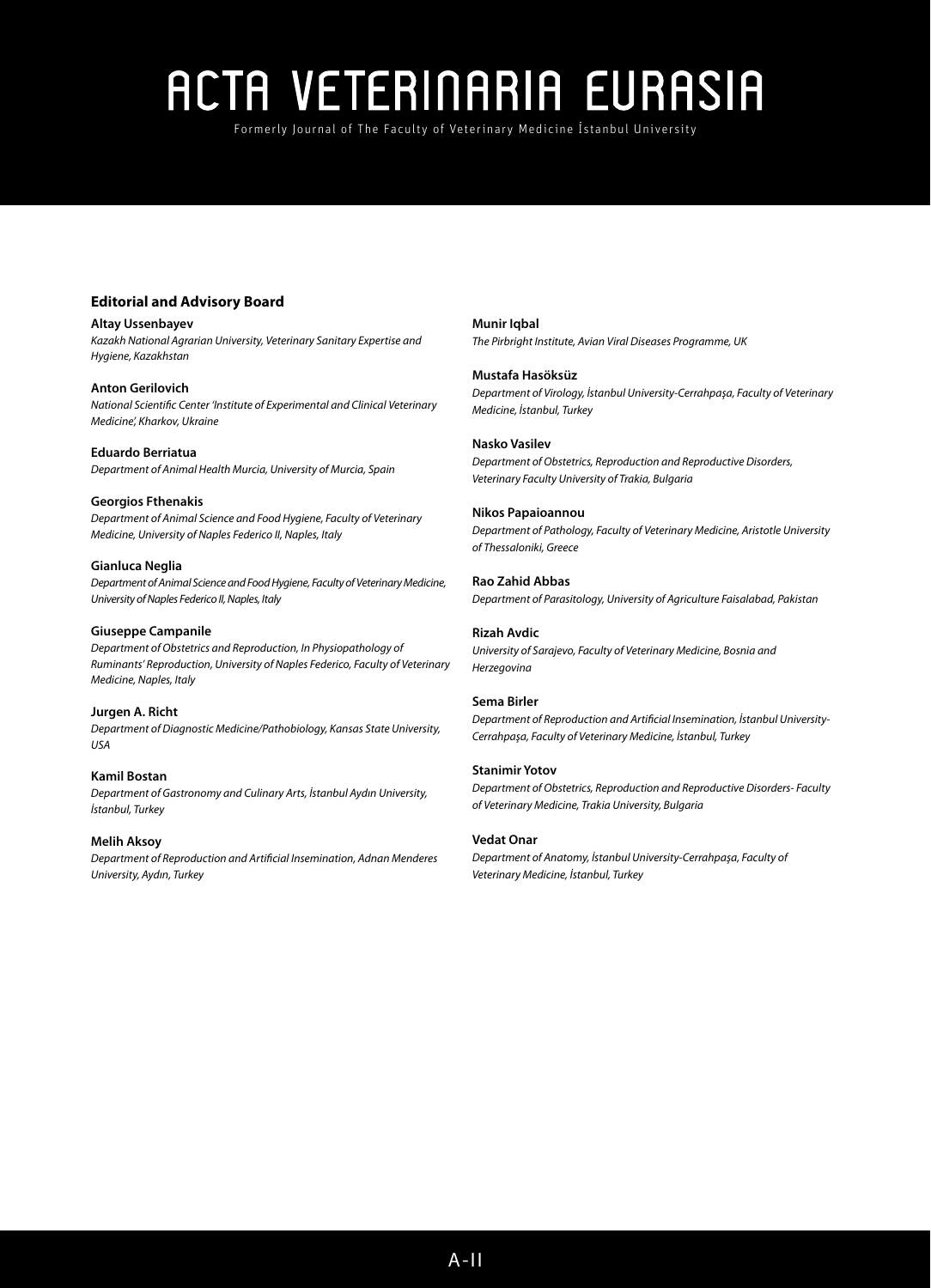Formerly Journal of The Faculty of Veterinary Medicine Istanbul University

## **Aims and Scope**

Acta Veterinaria Eurasia (Acta Vet Eurasia) is an international, scientific, open access periodical published in accordance with independent, unbiased, and double-blinded peer-review principles. The journal is the official publication of İstanbul University Faculty of Veterinary Medicine and published three times a year (January, May and September). The publication language of the journal is English.

Acta Veterinaria Eurasia (Acta Vet Eurasia) aims to contribute to the literature by publishing manuscripts at the highest scientific level on all fields of veterinary medicine. The journal publishes original articles, reviews, case reports, short communications, and letters to the editor that are prepared in accordance with the ethical guidelines.

The scope of the journal covers all animal species including the topics related to basic and clinical veterinary sciences, raising livestock, veterinary genetics, animal nutrition and nutritional diseases, zooneses, veterinary medicinal products and public health, and food hygiene and technology.

The target audience of the journal includes specialists and professionals working and interested in all disciplines of veterinary medicine.

The editorial and publication processes of the journal are shaped in accordance with the guidelines of the International Committee of Medical Journal Editors (ICMJE), World Association of Medical Editors (WAME), Council of Science Editors (CSE), Committee on Publication Ethics (COPE), European Association of Science Editors (EASE), and National Information Standards Organization (NISO). The journal is in conformity with the Principles of Transparency and Best Practice in Scholarly Publishing (doaj.org/bestpractice).

Acta Veterinaria Eurasia is currently indexed in Web of Science- Zoological Records, Scopus, DOAJ, Embase, Gale, AgBiotechNet, Animal Breeding Abtracts, Animal Science Database, CAB Abstracts, Dairy Science Abstract, Helmintological Abstracts, Index Veterinarius, Nutrition Abstracts and Reviews Series B: Livestock Feeds, Nutrition and Food Database, Parasitology Database, Poultry Abstracts, Review of Medical and Veterinary Mycology, Tropical Diseases Bulletin, Veterinary Bulletin, VetMed Resource, TUBITAK ULAKBIM TR Index.

All expenses of the journal are covered by the of İstanbul University Faculty of Veterinary Medicine. Processing and publication are free of charge with the journal. No fees are requested from the authors at any point throughout the evaluation and publication process. All manuscripts must be submitted via the online submission system, which is available at actaveteurasia.istanbul.edu.tr The journal guidelines, technical information, and the required forms are available on the journal's web page.

Statements or opinions expressed in the manuscripts published in the journal reflect the views of the author(s) and not the opinions of the İstanbul University Faculty of Veterinary Medicine, editors, editorial board, and/or publisher; the editors, editorial board, and publisher disclaim any responsibility or liability for such materials.

All published content is available online, free of charge at actaveteurasia.istanbul.edu.tr Printed copies of the journal are distributed, free of charge.

İstanbul University Faculty of Veterinary Medicine holds the international copyright of all the content published in the journal.



## **Editor in Chief:** Serhat Alkan **Address:** İstanbul University Faculty of Veterinary Medicine, 34320 Avcılar, İstanbul, Turkey

**Phone:** +90 (212) 473 70 70/17260 **Fax:** +90 (212) 473 72 40 **E-mail:** actavet@istanbul.edu.tr

## **Publisher:** AVES

**Address:** Büyükdere Avenue, 105/9 34394 Mecidiyeköy, Şişli, İstanbul, Turkey **Phone:** +90 212 217 17 00 **Fax:** +90 212 217 22 92 **E-mail:** info@avesyayincilik.com **Web page:** www.avesyayincilik.com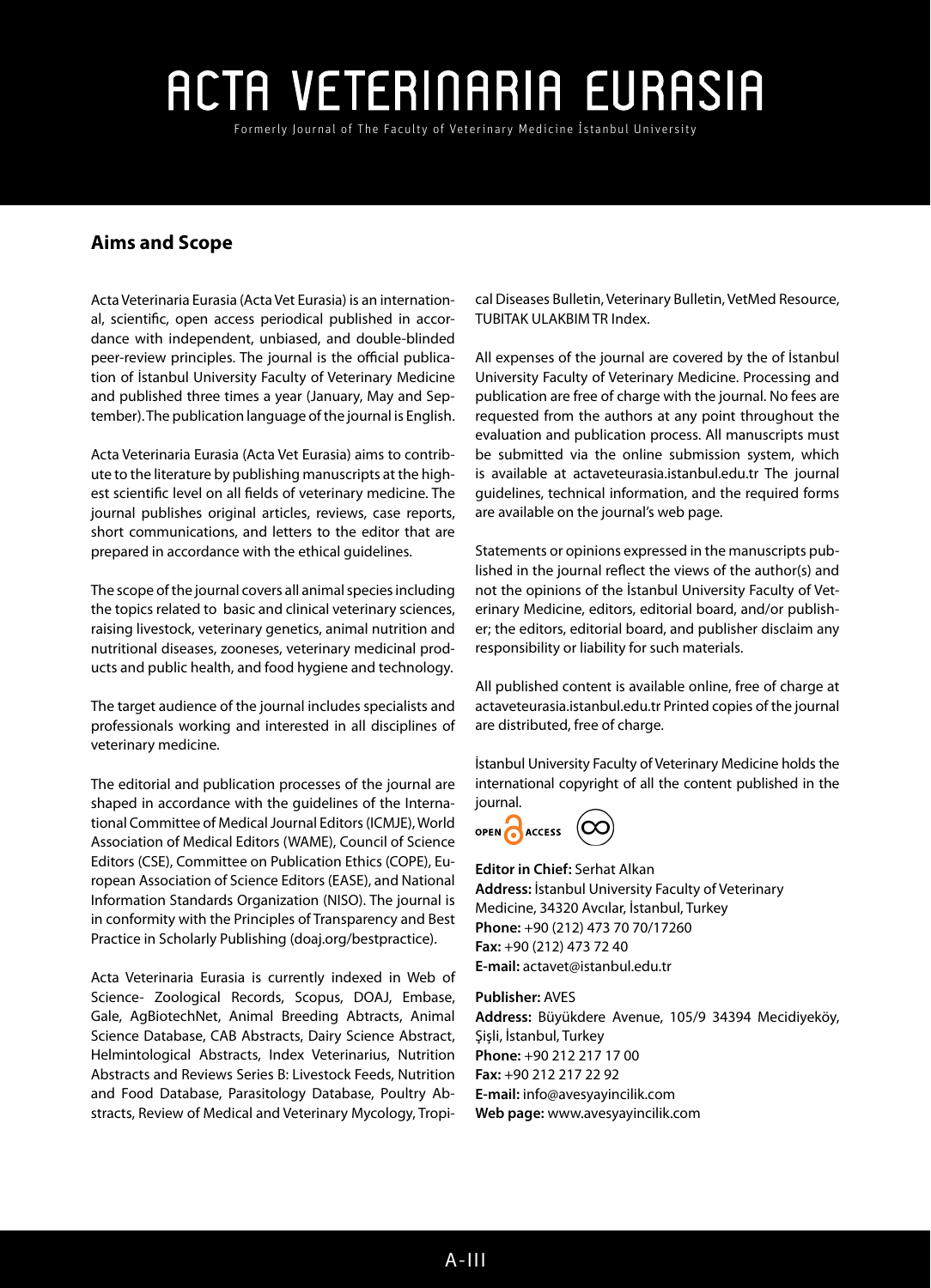Formerly Journal of The Faculty of Veterinary Medicine Istanbul University

## **Instructions to Authors**

Acta Veterinaria Eurasia (Acta Vet Eurasia) is an international, scientific, open access periodical published in accordance with independent, unbiased, and double-blinded peer-review principles. The journal is the official publication of İstanbul University Faculty of Veterinary Medicine and published three times a year (January, May and September). The publication language of the journal is English.

Acta Veterinaria Eurasia (Acta Vet Eurasia) aims to contribute to the literature by publishing manuscripts at the highest scientific level on all fields of veterinary medicine. The journal publishes original articles, reviews, case reports, short communications, and letters to the editor that are prepared in accordance with the ethical guidelines.

The scope of the journal covers all animal species including the topics related to basic and clinical veterinary sciences, raising livestock, veterinary genetics, animal nutrition and nutritional diseases, zooneses, veterinary medicinal products and public health, and food hygiene and technology.

The target audience of the journal includes specialists and professionals working and interested in all disciplines of veterinary medicine.

The editorial and publication processes of the journal are shaped in accordance with the guidelines of the International Council of Medical Journal Editors ([ICMJE](http://www.icmje.org/)), the World Association of Medical Editors ([WAME](http://www.wame.org/)), the Council of Science Editors [\(CSE\)](http://www.councilscienceeditors.org/), the Committee on Publication Ethics [\(COPE](http://publicationethics.org/)), the European Association of Science Editors ([EASE\)](http://www.ease.org.uk/), and National Information Standards Organization ([NISO](http://www.niso.org/home/)). The journal conforms to the Principles of Transparency and Best Practice in Scholarly Publishing (doaj.org/ bestpractice).

Originality, high scientific quality, and citation potential are the most important criteria for a manuscript to be accepted for publication. The submission of previous reviewer reports will expedite the evaluation process. Manuscripts that have been presented in a meeting should be submitted with detailed information on the organization, including the name, date, and location of the organization.

Manuscripts submitted to Acta Veterinaria Eurasia will go through a double-blind peer-review process. Each submission will be reviewed by at least two external, independent peer reviewers who are experts in their fields in order to ensure an unbiased evaluation process. The editorial board will invite an external and independent editor to manage the evaluation processes of manuscripts submitted by editors or by the editorial board members of the journal. The Editor in Chief is the final authority in the decision-making process for all submissions.

An approval of research protocols by an Animal Ethics Committee in accordance with international principles is required for experimental, clinical and drug studies and for some case reports that are carried out on animals. If required, ethics committee reports or an equivalent official document will be requested from the authors. For studies carried out on animals, the measures taken to prevent pain and suffering of the animals should be stated clearly. The name of the ethics committee, and the ethics committee approval number should also be stated in the Materials and Methods section of the manuscript. For studies involving client-owned animals, author's must provide the information on informed consent from the client or the owner and adherence to a high standard (best practice) of veterinary care. The editor has the right to reject manuscripts on suspicion of animal welfare or research protocols that are not consistent with the international principles of animal research. For studies conducting questionnaire methodology should also require ethical approval and a statement should be included that shows that written informed consent of participants and volunteers was obtained following a detailed explanation of the study. The scientific and ethical responsibility of the research belongs to the authors.

All submissions are screened by a similarity detection software (iThenticate by CrossCheck).

In the event of alleged or suspected research misconduct, e.g., plagiarism, citation manipulation, and data falsification/fabrication, the Editorial Board will follow and act in accordance with COPE guidelines.

Each individual listed as an author should fulfill the authorship criteria recommended by the International Committee of Medical Journal Editors (ICMJE - www.icmje.org). The ICMJE recommends that authorship be based on the following 4 criteria:

- 1. Substantial contributions to the conception or design of the work; or the acquisition, analysis, or interpretation of data for the work; AND
- 2. Drafting the work or revising it critically for important intellectual content; AND
- 3. Final approval of the version to be published; AND
- 4. Agreement to be accountable for all aspects of the work in ensuring that questions related to the accuracy or integrity of any part of the work are appropriately investigated and resolved.

In addition to being accountable for the parts of the work he/she has done, an author should be able to identify which co-authors are responsible for specific other parts of the work. In addition, authors should have confidence in the integrity of the contributions of their co-authors.

All those designated as authors should meet all four criteria for authorship, and all who meet the four criteria should be identified as authors. Those who do not meet all four criteria should be acknowledged in the title page of the manuscript.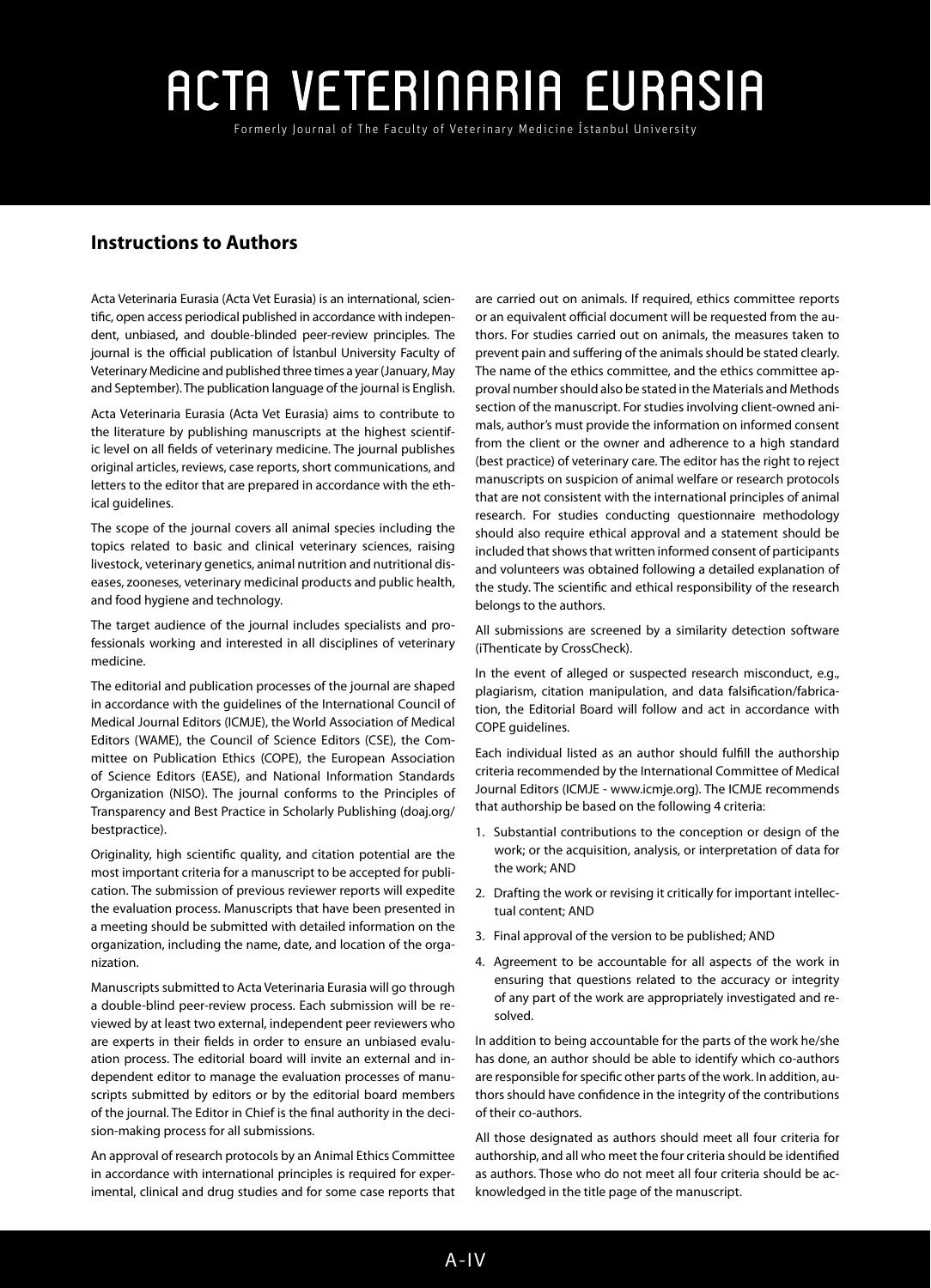Formerly Journal of The Faculty of Veterinary Medicine Istanbul University

Acta Veterinaria Eurasia requires corresponding authors to submit a signed and scanned version of the authorship contribution form (available for download through actaveteurasia.istanbul.edu.tr during the initial submission process in order to act appropriately on authorship rights and to prevent ghost or honorary authorship. If the editorial board suspects a case of "gift authorship," the submission will be rejected without further review. As part of the submission of the manuscript, the corresponding author should also send a short statement declaring that he/she accepts to undertake all the responsibility for authorship during the submission and review stages of the manuscript.

Acta Veterinaria Eurasia requires and encourages the authors and the individuals involved in the evaluation process of submitted manuscripts to disclose any existing or potential conflicts of interests, including financial, consultant, and institutional, that might lead to potential bias or a conflict of interest. Any financial grants or other support received for a submitted study from individuals or institutions should be disclosed to the Editorial Board. To disclose a potential conflict of interest, the ICMJE Potential Conflict of Interest Disclosure Form should be filled in and submitted by all contributing authors. Cases of a potential conflict of interest of the editors, authors, or reviewers are resolved by the journal's Editorial Board within the scope of COPE and ICMJE guidelines.

The Editorial Board of the journal handles all appeal and complaint cases within the scope of COPE guidelines. In such cases, authors should get in direct contact with the editorial office regarding their appeals and complaints. When needed, an ombudsperson may be assigned to resolve cases that cannot be resolved internally. The Editor in Chief is the final authority in the decision-making process for all appeals and complaints.

When submitting a manuscript to Acta Veterinaria Eurasia, authors accept to assign the copyright of their manuscript to İstanbul University Faculty of Veterinary Medicine. If rejected for publication, the copyright of the manuscript will be assigned back to the authors. Acta Veterinaria Eurasia requires each submission to be accompanied by a Copyright Transfer Form (available for download at actaveteurasia.istanbul.edu.tr. When using previously published content, including figures, tables, or any other material in both print and electronic formats, authors must obtain permission from the copyright holder. Legal, financial and criminal liabilities in this regard belong to the author(s).

Statements or opinions expressed in the manuscripts published in Acta Veterinaria Eurasia reflect the views of the author(s) and not the opinions of the editors, the editorial board, or the publisher; the editors, the editorial board, and the publisher disclaim any responsibility or liability for such materials. The final responsibility in regard to the published content rests with the authors.

### **MANUSCRIPT PREPARATION**

The manuscripts should be prepared in accordance with ICM-JE-Recommendations for the Conduct, Reporting, Editing, and Publication of Scholarly Work in Medical Journals (updated in December 2017 - http://www.icmje.org/icmje-recommendations. pdf). Authors are required to prepare manuscripts in accordance with the CONSORT guidelines for randomized research studies, STROBE guidelines for observational original research studies, STARD guidelines for studies on diagnostic accuracy, PRISMA guidelines for systematic reviews and meta-analysis, ARRIVE guidelines for experimental animal studies, and TREND guidelines for non-randomized public behavior.

Manuscripts can only be submitted through the journal's online manuscript submission and evaluation system, available at actaveteurasia.istanbul.edu.tr. Manuscripts submitted via any other medium will not be evaluated.

Manuscripts submitted to the journal will first go through a technical evaluation process where the editorial office staff will ensure that the manuscript has been prepared and submitted in accordance with the journal's guidelines. Submissions that do not conform to the journal's guidelines will be returned to the submitting author with technical correction requests.

Authors are required to submit the following:

- Copyright Transfer Form,
- Author Contributions Form, and
- ICMJE Potential Conflict of Interest Disclosure Form (should be filled in by all contributing authors) during the initial submission. These forms are available for download at http://dergipark.gov.tr/iuvfd.

Preparation of the Manuscript

**Title page**: A separate title page should be submitted with all submissions and this page should include:

- The full title of the manuscript as well as a short title (running head) of no more than 50 characters,
- Name(s), affiliations, highest academic degree(s), and ORCID ID(s) of the author(s),
- Grant information and detailed information on the other sources of support,
- Name, address, telephone (including the mobile phone number) and fax numbers, and email address of the corresponding author,
- Acknowledgment of the individuals who contributed to the preparation of the manuscript but who do not fulfill the authorship criteria.

**Abstract**: An English abstract should be submitted with all submissions except for Letters to the Editor. Submitting a Turkish abstract is not compulsory for international authors. The Abstract section of all types of articles should be unstructured.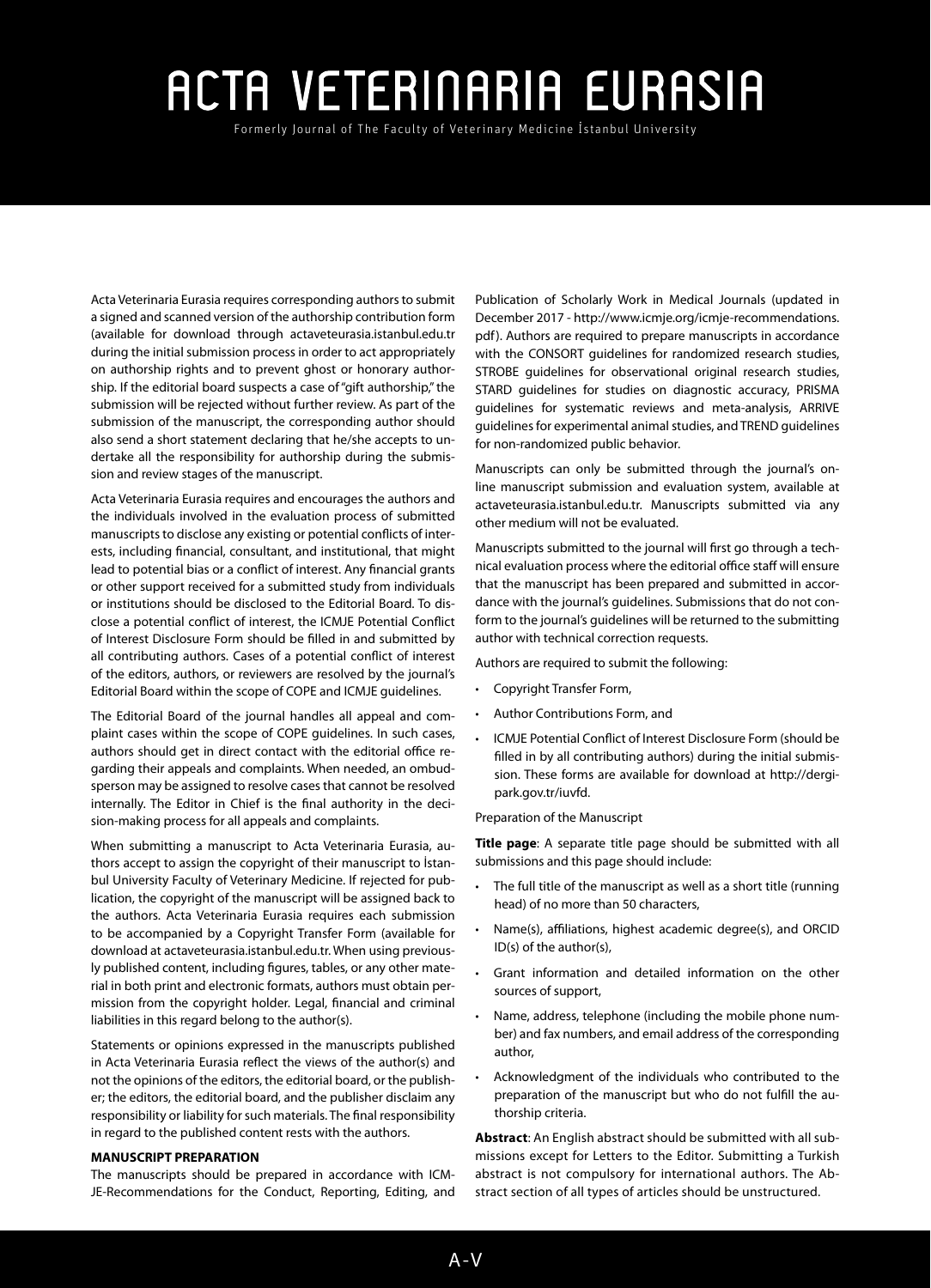Formerly Journal of The Faculty of Veterinary Medicine Istanbul University

**Keywords**: Each submission must be accompanied by a minimum of three to a maximum of six keywords for subject indexing at the end of the abstract. The keywords should be listed in full without abbreviations.

## **Manuscript Types**

**Original Articles**: This is the most important type of article since it provides new information based on original research. The main text of original articles should be structured with Introduction, Materials and Methods, Results, and Discussion subheadings. The results and discussion may be combined into one section, if desired.

Statistical analysis to support conclusions is usually necessary. Statistical analyses must be conducted in accordance with international statistical reporting standards (Altman DG, Gore SM, Gardner MJ, Pocock SJ. Statistical guidelines for contributors to medical journals. Br Med J 1983: 7; 1489-93). Information on statistical analyses should be provided with a separate subheading under the Materials and Methods section and the statistical software that was used during the process must be specified.

Units should be prepared in accordance with the International System of Units (SI).

**Review Articles**: Reviews prepared by authors who have extensive knowledge on a particular field and whose scientific background has been translated into a high volume of publications with a high citation potential are welcomed. These authors may even be invited by the journal. Reviews should describe, discuss, and evaluate the current level of knowledge of a topic in the field and should guide future studies. The main text of review articles should be begun with an Introduction section and finalized with a Conclusion section. The remaining parts can be named relevantly to the essence of the research.

**Case Reports**: There is limited space for case reports in the journal and reports on rare cases or conditions that constitute challenges in diagnosis and treatment, those offering new therapies or revealing knowledge not included in the literature, and interesting and educative case reports are accepted for publication. The text should include Introduction, Case Presentation, and Discussion subheadings.

**Short Communications:** Short communications are the narrow-scoped research articles that provides new scientific information. These types of articles should be prepared in the original article format and contain Introduction, Materials and Methods, Results, and Discussion subheadings.

**Letters to the Editor**: This type of manuscript discusses important parts, overlooked aspects, or lacking parts of a previously published article. Articles on subjects within the scope of the journal that might attract the readers' attention, particularly educative cases, may also be submitted in the form of a "Letter to the Editor." Readers can also present their comments on the published manuscripts in the form of a "Letter to the Editor." Abstract, Keywords, and Tables, Figures, Images, and other media should not be included. The text should be unstructured. The manuscript that is being commented on must be properly cited within this manuscript.

### **Tables**

Tables should be included in the main document, presented after the reference list, and they should be numbered consecutively in the order they are referred to within the main text. A descriptive title must be placed above the tables. Abbreviations used in the tables should be defined below the tables by footnotes (even if they are defined within the main text). Tables should be created using the "insert table" command of the word processing software and they should be arranged clearly to provide easy reading. Data presented in the tables should not be a repetition of the data presented within the main text but should be supporting the main text.

#### **Figures and Figure Legends**

Figures, graphics, and photographs should be submitted as separate files (in TIFF or JPEG format) through the submission system. The files should not be embedded in a Word document or the main document. When there are figure subunits, the subunits should not be merged to form a single image. Each subunit should be submitted separately through the submission system. Images should not be labeled (a, b, c, etc.) to indicate figure subunits. Thick and thin arrows, arrowheads, stars, asterisks, and similar marks can be used on the images to support figure legends. Like the rest of the submission, the figures too should be blind. Any information within the images that may indicate an individual or institution should be blinded. The minimum resolution of each submitted figure should be 300 DPI. To prevent delays in the evaluation process, all submitted figures should be clear in resolution and large in size (minimum dimensions:  $100 \times 100$  mm). Figure legends should be listed at the end of the main document.

All acronyms and abbreviations used in the manuscript should be defined at first use, both in the abstract and in the main text. The abbreviation should be provided in parentheses following the definition.

The Latin scientific names of a species should be written in italics. Apart from the names of species, italicization should be avoided as much as possible.

When a drug, product, hardware, or software program is mentioned within the main text, product information, including the name of the product, the producer of the product, and city and the country of the company (including the state if in USA), should be provided in parentheses in the following format: "Chelex-100 (BioRad, California, USA)"

All references, tables, and figures should be referred to within the main text, and they should be numbered consecutively in the order they are referred to within the main text.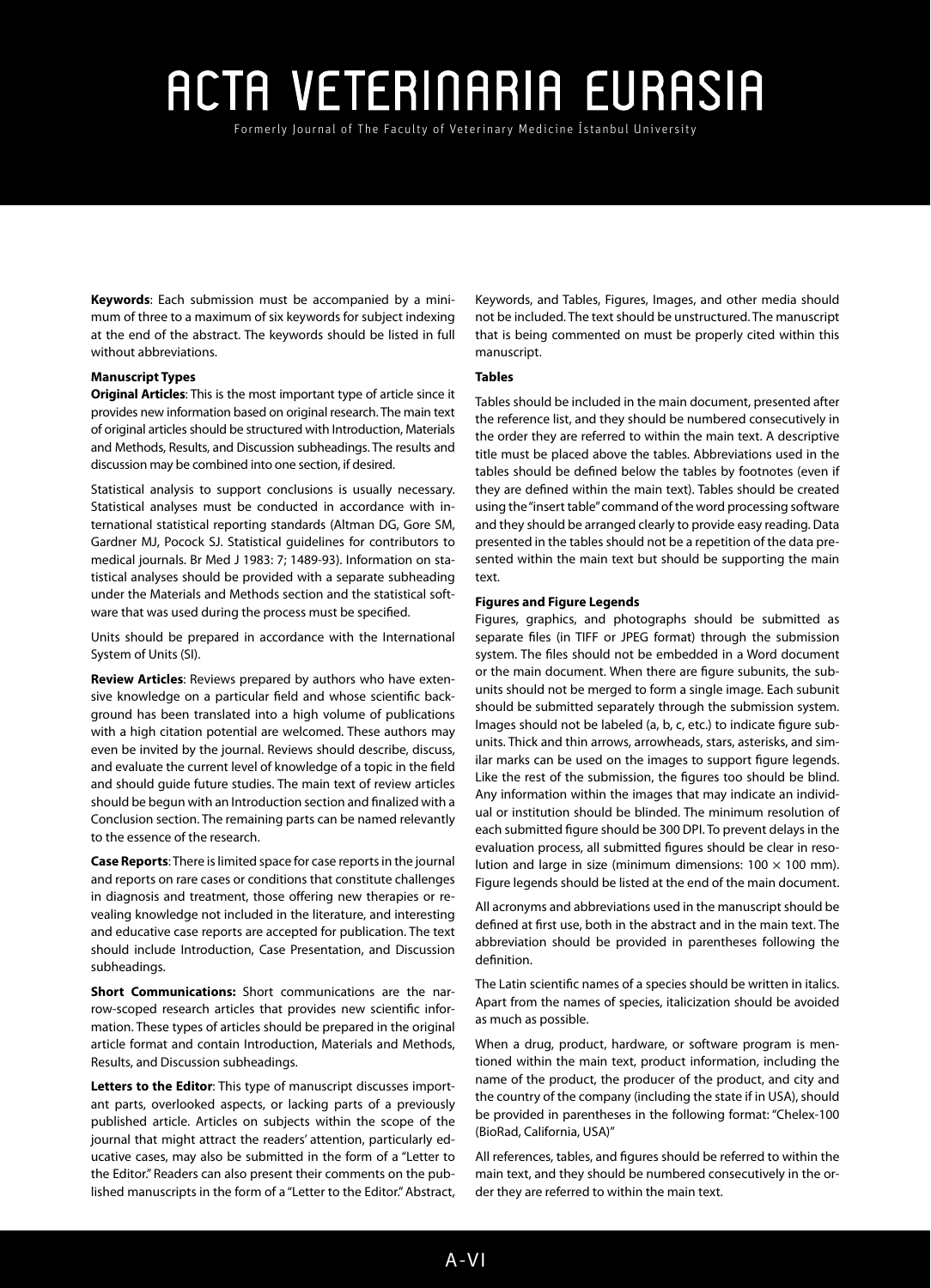Formerly Journal of The Faculty of Veterinary Medicine Istanbul University

Limitations, drawbacks, and the shortcomings of original articles should be mentioned in the Discussion section before the conclusion paragraph.

## **References**

While citing publications, preference should be given to the latest, most up-to-date publications. In the main text of the manuscript, references should be cited by author's name and the publication year in parenthesis. In the case of direct citations in the main text, only publication year should be stated in parenthesis after the name of the author. Please see below for examples:

**For single authored reference:** (Bell, 2005)

**For double authored reference:** (Nielsen and Engberg, 2006)

**For direct citation in a sentence:** "According to Bell (2005)……." or "According to Nielsen and Engberg (2006)……."

**Reference with multiple authors:** (Doyle et al., 2007)

**For multiple references, in order of year:** (Bell, 2005; Bell, 2008; Doyle et al., 2007; Nielsen and Engberg, 2006; Willis and Murray, 1997)

**For references with the same author and year**: (Bell, 2005a; Bell, 2005b; Bell, 2005c)

### **Reference List**

The list of references should only include works that are cited in the text and that have been published or accepted for publication. The references must be listed alphabetically according to the last name of the author. The author names and the publication year should be written in bold. Journal titles should not be abbreviated. If an ahead-of-print publication is cited, the DOI number should be provided. Authors are responsible for the accuracy of references.

 The reference styles for different types of publications are presented in the following examples:

**Journal Article**: **Cohen, N.D., Vontur, C.A., Rakestraw, P.C., 2000.** Risk factors for enterolithiasis among horses in Texas. Journal of the American Veterinary Medical Association 216, 1787- 1794.

**Book Section**: **Kramer, J.M., Gilbert, R.J., 1989.** Bacillus cereus. In: Doyle, M.P. (Ed.), Foodborne Bacterial Pathogens. Marcel Dekker, New York, pp. 22-70.

**Books with a Single Author**: Combs, G.F., 1992. The Vitamins: Fundamental Aspects in Nutrition and Health. Academic Press, San Diego.

**Conference Proceedings**: **Cardinali, R., Rebollar P.G., Mugnai, C., Dal Bosco, A., Cuadrado, M., Castellini, C., 2008.** Pasture availability and genotype effects in rabbits: 2. development of gastro-intestinal tract and immune function of the vermiphorm appendix. In: Proc. 9th World Rabbit Congress, Verona, Italy, 1159- 1164.

**Thesis**: **Bacınoğlu, S., 2002.** Boğa spermasında farklı eritme süreleri ve eritme sonrasında oluşturulan soğuk şoklarının spermatolojik özelliklere etkisi. Doktora Tezi, İstanbul Üniversitesi Sağlık Bilimleri Enstitüsü, İstanbul.

**Manuscripts Published in Electronic Format**: **Thierry, F., 2006.**

Contagious equine metritis: a review. Equine Reproductive Infections: <http://www.equinereproinfections.com>(Accessed on 07.07.2006].

## **REVISIONS**

When submitting a revised version of a paper, the author must submit a detailed "Response to the reviewers" that states point by point how each issue raised by the reviewers has been covered and where it can be found (each reviewer's comment, followed by the author's reply and line numbers where the changes have been made) as well as an annotated copy of the main document. Revised manuscripts must be submitted within 30 days from the date of the decision letter. If the revised version of the manuscript is not submitted within the allocated time, the revision option may be canceled. If the submitting author(s) believe that additional time is required, they should request this extension before the initial 30-day period is over.

Accepted manuscripts are copy-edited for grammar, punctuation, and format. Once the publication process of a manuscript is completed, it is published online on the journal's webpage as an ahead-of-print publication before it is included in its scheduled issue. A PDF proof of the accepted manuscript is sent to the corresponding author and their publication approval is requested within 2 days of their receipt of the proof.

## **Editor in Chief:** Serhat Alkan

**Address:** İstanbul University Faculty of Veterinary Medicine, 34320 Avcılar, İstanbul, Turkey **Phone:** +90 (212) 473 70 70/17260 **Fax:** +90 (212) 473 72 40 **E-mail:** actavet@istanbul.edu.tr

## **Publisher: AVES**

**Address:** Büyükdere Cad. 105/9 34394 Mecidiyeköy, Şişli, İstanbul, Turkey **Phone:** +90 212 217 17 00 **Fax:** +90 212 217 22 92 **E-mail:** [info@avesyayincilik.com](mailto:info@avesyayincilik.com) **Web page:** www.avesyayincilik.com